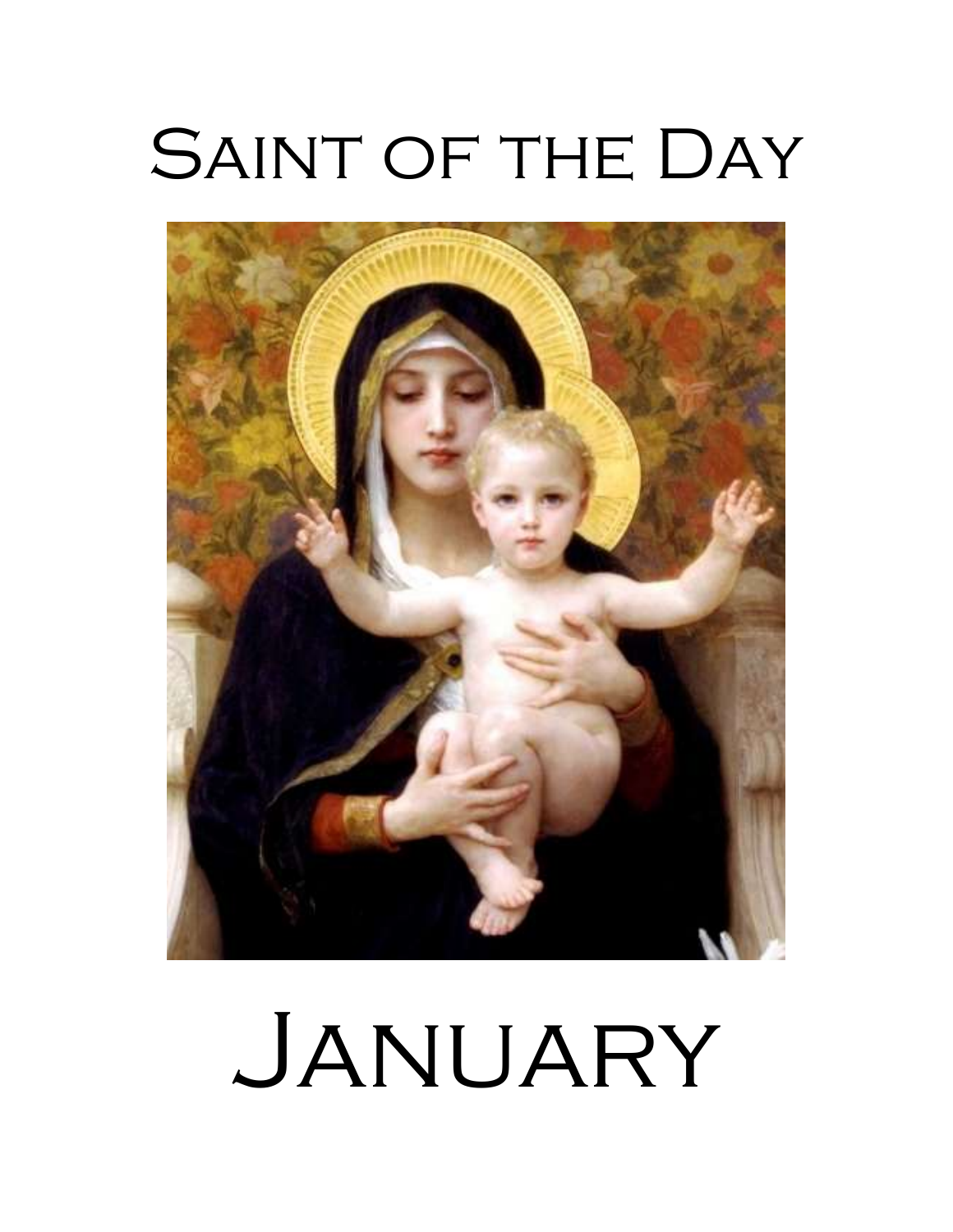# **January 1:** *Solemnity of Mary, Mother of God*

This feast of Mary is considered to be one of the oldest and most important feasts of Our Lady. In 431, the Council of Ephesus met to correct false teachings about Christ's divinity. The Council affirmed that Jesus is true God and true man. Since Mary is the Mother of Jesus, who is the Second Person of the Blessed Trinity, she can truly be called the Mother of God. Devotion to Mary as the Mother of God continued to spread from this time to the present.

# **January 2:** *St. Basil the Great, Bishop*

Born to wealthy family in 330, Basil's family had been Christians for generations. He was well educated, and eventually settled in Caesarea to practice law in 356. There, he met a bishop named Eustanthius and radically changed his life. He wrote, "I beheld the wonderful light of the Gospel truth, and I recognized the nothingness of the wisdom of the princes of this world." He was baptized and founded a monastic community on his family estate. St. Basil wrote many works about monastic life which has deeply influence the Eastern Church. He attended the Council of Constantinople in 360 and supported the Nicene Creed. He was made a bishop in 370 and focused on serving the poor and reforming criminals. He died in 379.

# **January 3:** *The Most Holy Name of Jesus*

Today we remember that, by conferring the name Jesus on His Son, God set that name above all other names. This devotion dates back to the very earliest days of Christianity. The letters *IHS* are a Christogram (abbreviation) of *IHSOUS*, the Greek name for Jesus, as well as the Latin title *Iesus Hominum Salvator*, which means "Jesus, savior of mankind" and is commonly seen in Christian art. When we honor the name of Jesus, we are reminded of the many blessings we receive from God, as Christ said, "If you ask the Father anything in my name he will give it you." (John 16:23).

# **January 4:** *St. Elizabeth Ann Seton*

Elizabeth Ann Bayley was born in 1774 in New York. She was raised in the Episcopal Church, and after her mother died she was influenced greatly by the charitable works of her step-mother. When she was 19, she married a wealthy businessman named William Seton. They had five children. Inspired by St. Vincent de Paul, she founded a ladies group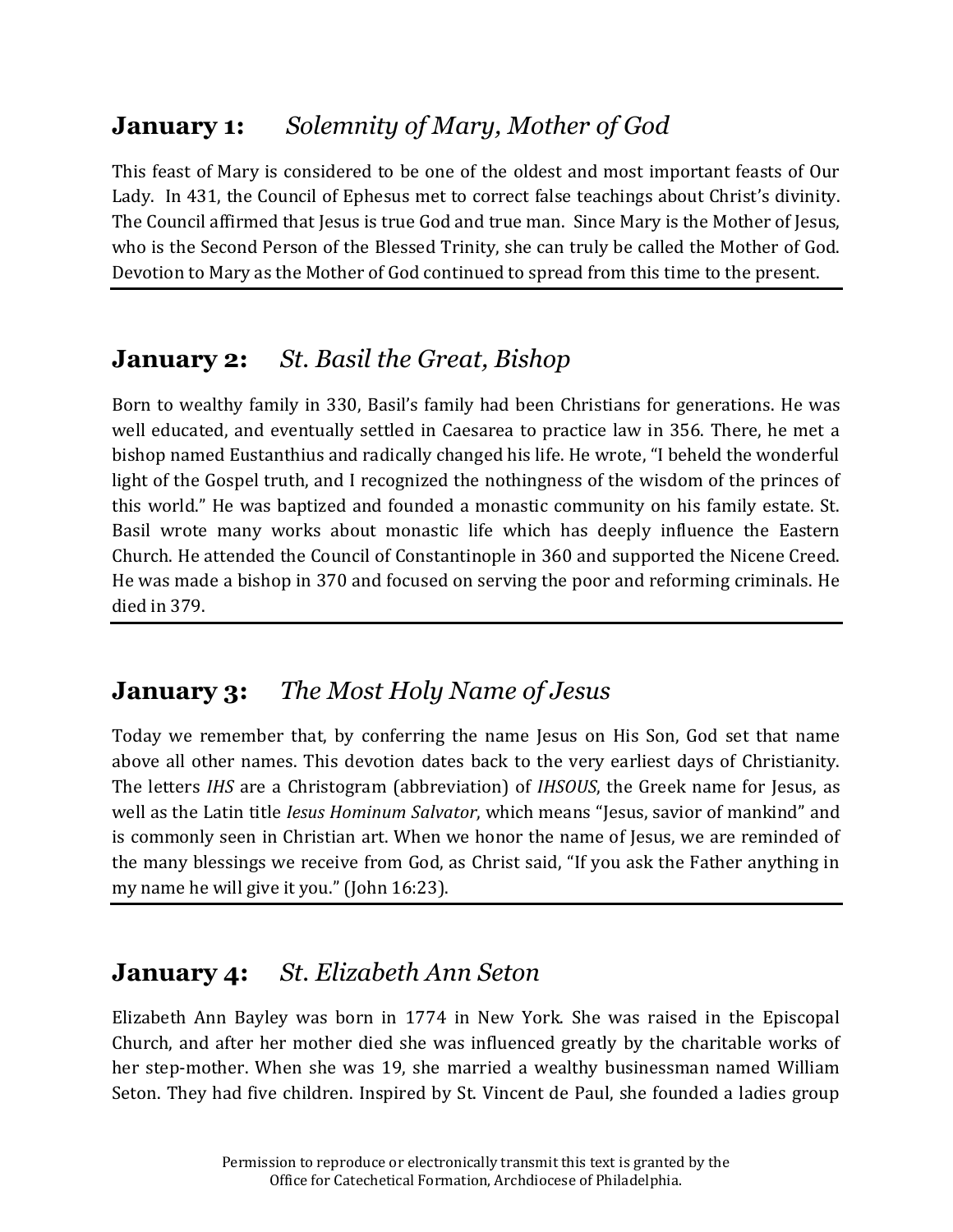committed to charity towards the poor. When her husband became sick in 1803, they traveled to Italy to see doctors. After his death, she became a Catholic in 1805 because of the influence of the Italian family with whom she stayed. Elizabeth Ann Seton opened a school in Baltimore, the first Catholic school in America, and started a community of sisters called the Sisters of Charity. She died in 1821 and was canonized in 1975. She was the first person born in North American to become a saint.

# **January 5:** *St. John Neumann*

Born in Bohemia on March 20, 1811, John dedicated his life to missionary work in the United States especially in Ohio, Pennsylvania, and Maryland. He was ordained a priest in New York in 1836 and first worked with German immigrants near Niagara Falls. As a priest and later as a bishop, he worked tirelessly to educate the members of the Church. He became Bishop of Philadelphia in 1853. He increased the number of parochial schools in Philadelphia, founding the first Catholic diocesan school system in the US. He also instituted the Forty Hours Devotion, and constructed a cathedral. Bishop Neumann died on January 5, 1860, at the age of 48 when he collapsed from a sudden stroke. He was beatified in 1963, and canonized by Pope Paul VI in June 1977.

# **January 6:** *Epiphany*

The word Epiphany means "to appear." Today we celebrate that Jesus, the Son of God, was born as a human child. The three Wise Men, or Magi, were the first to recognize the appearance. They knew that the baby Jesus was the Son of God, and so travelled far to visit Him in the manger in Bethlehem.

# **January 7:** *St. Raymond Peñafort, Priest*

Born in a small town near Barcelona in 1175, St. Raymond studied civil and canon law. He was a celebrated professor of law for many years before entering the newly-founded Dominican order in 1216. He wrote a book to help priests in confession, making sure they understood the correct cannon laws. Pope Gregory IX read this book and asked St. Raymond to become his personal confessor. He also commissioned him to organize all the various canon laws together in one book. This book was used for canon law reference for 700 years until 1917. Later in life, he was head of the Dominicans for a time, and worked to convert Muslims in Spain. He died at the age of 100 in 1275.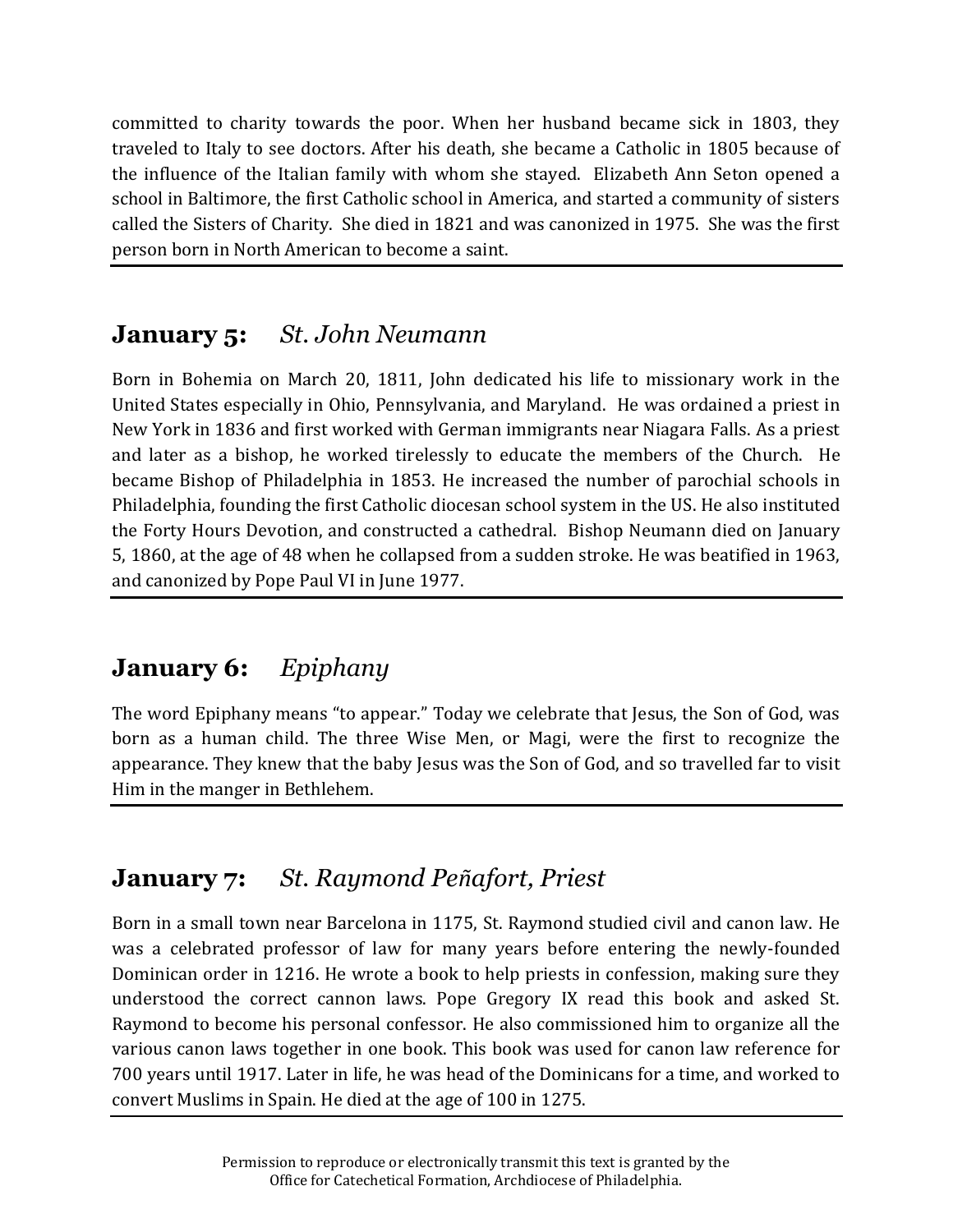# **January 8:** *St. Thorfinn of Norway, Bishop*

We know very little about the life of St. Thorfinn. He was a Cistercian monk during the  $13<sup>th</sup>$ century who eventually became Bishop of Hamar. After returning from a pilgrimage to Rome, St. Thorfinn died in Belgium in 1285. All that we know of his character comes from a priest named Father Walter who wrote a poem about how good, gentle, and Godly St. Thorfinn was. He left the poem in his tomb. Years later, the tomb of Bishop Thorfinn was opened. His body was incorrupt and the tomb was filled with a sweet and pleasant smell, and Father Walter's poem was found. Many peasants reported miracles that took place near the tomb. After this, many became devoted to St. Thorfinn.

# **January 9:** *St. Adrian of Canterbury, Abbot*

St. Adrian was from North Africa and eventually became abbot of a monastery in Naples, Italy. Pope Vitalian wanted to make him the Archbishop of Canterbury, the most important position in England. Adrian refused the position because he felt unworthy, but agreed to go with and advise Theodore, the man who did accept the job. In 668, Adrian and Theodore set out for England, which was mostly pagan at the time. Theodore made Adrian the abbot of St. Peter in Canterbury. Adrian was highly educated, and while he was abbot the monastery flourished and became an important and influential center of learning. St. Adrian was abbot until his death thirty-nine years later in 710.

# **January 10:** *St. Gregory of Nyssa, Bishop*

St. Gregory was the younger brother of St. Basil the Great. Although less known than his brother, Gregory was an exceptional theologian who made important contributions to the early Christian church. He became the Bishop of Nyssa in 372 and spent many years helping to resolved disputes in the churches in the Middle East and Greece. He helped the Council of Constantinople define the doctrine on the Trinity in 381. He died in 394.

# **January 11:** *St. Léonie Aviat*

Léonie Aviat was born in a small town in France in 1844. She was educated at a boarding school run by Venerable Mother Marie de Sales Chappuis, who deeply influenced her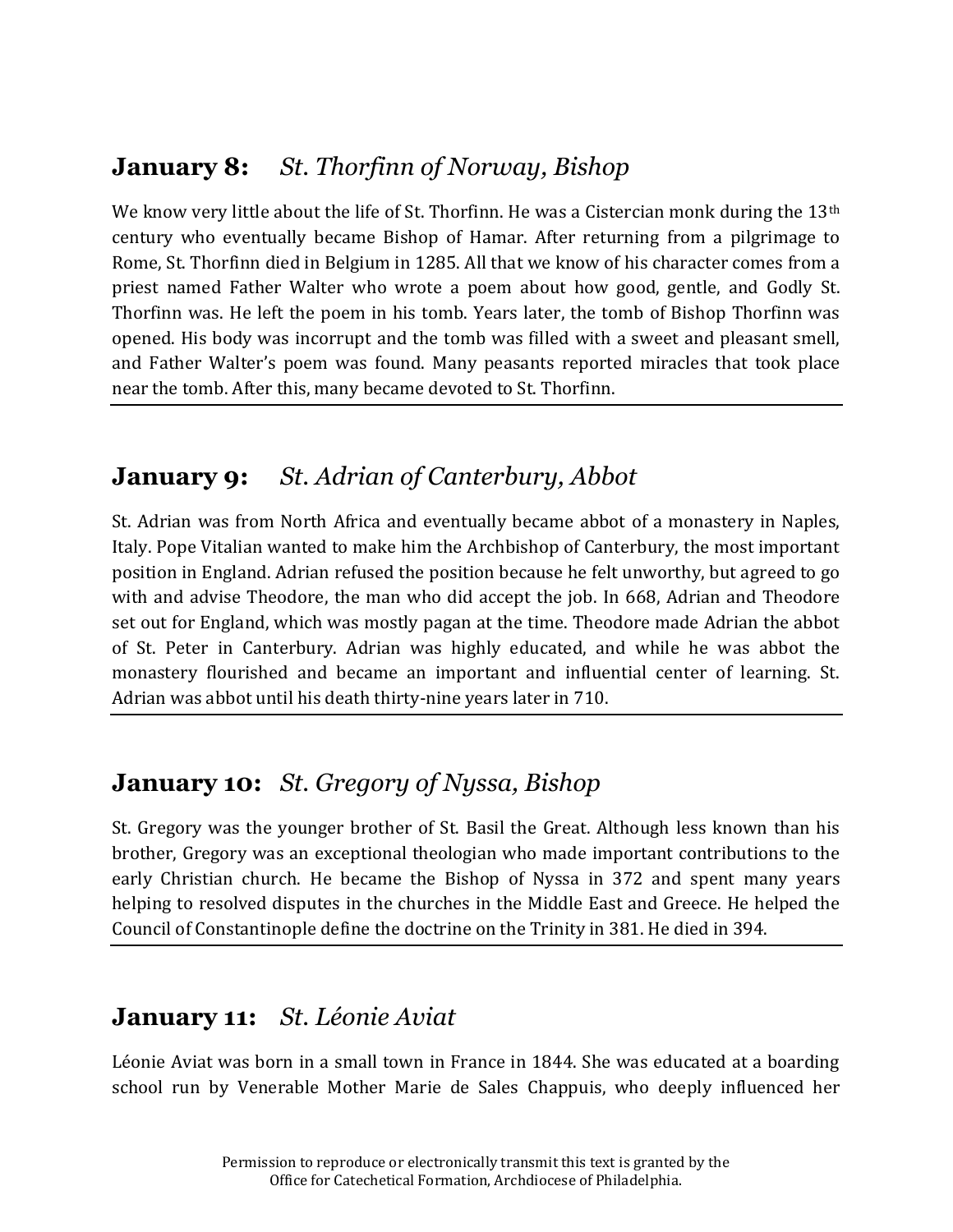spiritual life. Together with Mother Marie, St. Léonie founded the Sister Oblates of St. Francis de Sales. The purpose of the new order was to help educate and protect the many poor young women who were coming from the country to work in the city's new factories. Under her guidance as Mother Superior, the order grew and opened many schools. In 1903, religious persecution in France forced St. Léonie and the order into exile in Perugia, Italy. She died there in 1914. She was canonized by St. John Paul II in 2001 after the miraculous healing of a 14 year old Bernadette McKenzie from Drexel Hill, who had been paralyzed and in pain from a birth defect.

# **January 12:** *St. Marguerite Bourgeoys*

St. Marguerite Bourgeoys founded the first religious order of women who were not cloistered. Born in France in 1620, Marguerite spent her early life helping to raise her younger siblings and doing charitable work in her parish. When the Governor of the new French colony of what is now Montreal, Canada visited and asked her to come to the New World to start a school, she knew she was called to missionary life. She arrived in 1653 and first worked alongside the settlers in the harsh life of the Canadian pioneer. By 1658, she founded the first school in a horse stable, with the goal to educate women and young girls. She gathered many young women to aid in her work and they formed the Congregation of Notre Dame. Over the next 25 years she resisted many attempts to join her order with the cloistered Ursuline nuns, insisting that they needed to be out among the people they served. The Congregation finally received approval in 1698. Sister Marguerite died in 1700.

# **January 13:** *St. Hilary of Poitiers, Bishop and Doctor*

St. Hilary was born into a noble pagan family around 300. He was given a good education and eventually came to study the Old and New Testament. Through this study, he eventually chose to forsake his paganism and embrace Christianity. Although he was married and had a daughter, he was elected Bishop of Poitiers in 350. He spent much of his life working to rid the Church of heresy, most especially promoting the doctrine on the divinity of Christ. This led to a period of exile, which he used to write and study. He encouraged St. Martin of Tours to found his monastery. He also wrote many hymns, using the songs to spread the Christian faith. He died in 368.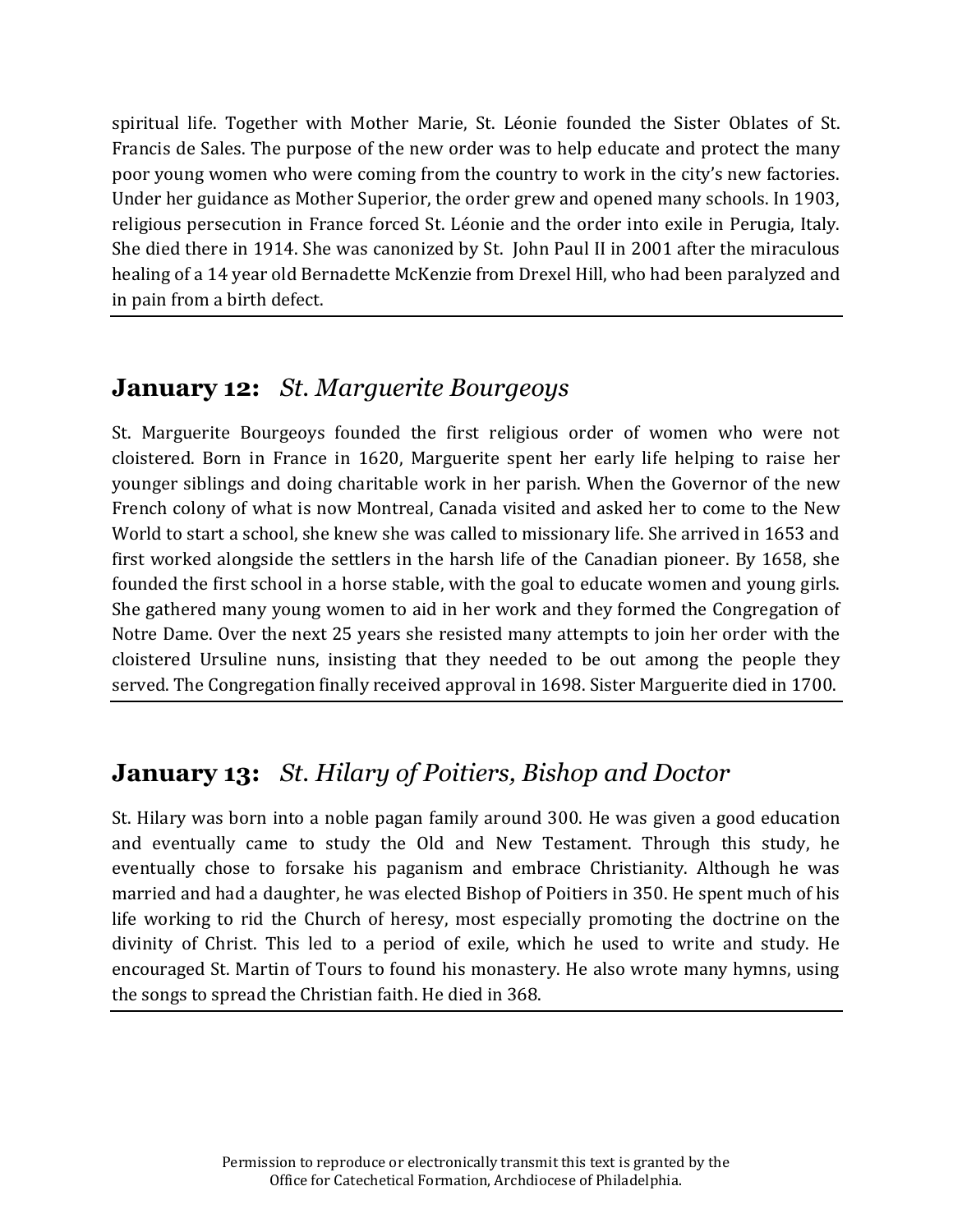# **January 14:** *St. Felix of Nola*

St. Felix was born in the early years of the 3rd century near Naples, Italy. When he inherited his father's property, he sold it and gave all the money to the poor and became a priest. St. Felix was arrested for his faith during the Christian persecutions under Emperor Decius, who ruled from 249-251. He was imprisoned and beaten, but escaped. According to legend, he was freed by an angel. Although many wished to make him a bishop, St. Felix chose instead to farm the last plot of land he had in order to help the poor. He died peacefully around 255.

# **January 15:** *St. Paul the Hermit*

Paul was born in 229 in Egypt to a wealthy Christian family and was highly educated. During the persecutions of Decius from 249-251, he fled into the desert to escape imprisonment. He found a cave and spent the rest of his life there devoted to prayer and contemplation. In 342, late in his life, he was visited by St. Anthony of Egypt. St. Paul was over the age of 100, and when St. Anthony returned again he had passed away. St. Anthony buried him and saved the cloak of St. Paul. It is believed that St. Paul was the first Christian hermit.

# **January 16:** *St. Berard and Companions*

St. Berard was received into the Franciscan Order by St. Francis of Assisi himself in 1213. Berard had given up his life of privilege to join Francis in a life of poverty. Because Berard was well educated and spoke Arabic, Francis sent him with four others to evangelize to Muslims. They first went to Seville, but their preaching did not convert anyone. Traveling to Morocco in 1220, they began to preach the Gospels in the markets. Arrested soon after for denouncing Islam, they were martyred by the sultan himself. Their bodies were returned to Portugal and upon hearing of their heroic death, one young man immediately joined the Franciscans. That young man became St. Anthony of Padua.

# **January 17:** *St. Anthony of Egypt, Abbot*

St. Anthony of Egypt played an important role in spreading monasticism throughout the West. He was born in Egypt in 251. As a young man, he gave away all his possessions and became a Christian. He set out into the desert and cut himself off from the world. Soon, he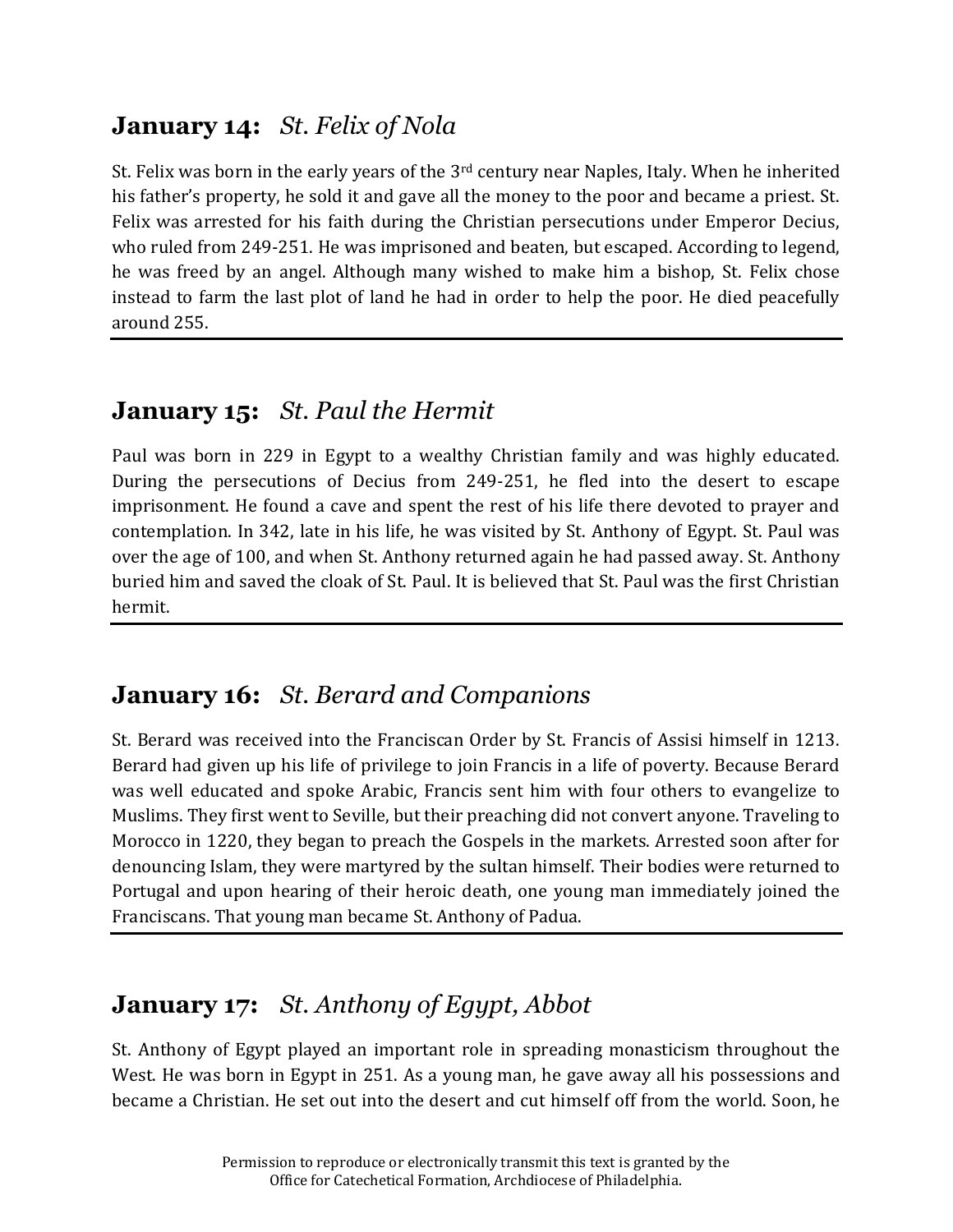inspired others to follow his example. These men and woman joined together in small groups which were some of the first monastic communities. The people who followed St. Anthony were taught to divide their days between prayer and work. The cave in which he lived is now the site of the monastery of St. Anthony. He died in 356.

# **January 18:** *St. Margaret of Hungary, Virgin*

Born in 1242, St. Margaret was the daughter of King Bela IV of Hungary. During this time, Hungary was invaded by the Mongols. Her parents made a vow to offer Margaret to the Church if Hungary would be saved. It was, and so Margaret was entrusted to the care of a Dominican monastery when she was just four years old. As she grew up, her father went back on his vow and wished to arrange a political marriage for her. However, Margaret, piously devoted to her life in the monastery, refused. She took her vows as a Dominican nun when she was eighteen years old. She engaged in severe fasting and penance, as well as worked with the sick and dying. This took a great toll on her health, and she died in 1271 at the age of twenty-eight.

# **January 19:** *St. Henry of Sweden, Bishop and Martyr*

Despite living during the 12<sup>th</sup> century, St. Henry traveled quite a lot. While we do not know when he was born, we know that he was an Englishman living in Rome. He was asked to go to Scandinavia with the papal legate and was consecrated as the Bishop of Uppsala, Sweden. When the king of Sweden, St. Eric, conquered Finland, St. Henry baptized many of the Finnish people. One convert was convicted of murder and was excommunicated by Henry as a penance. In a rage, the man struck Henry with an axe and killed him in 1156. St. Henry is the patron saint of Finland.

# **January 20:** *St. Sebastian, Martyr*

St. Sebastian was an early Christian martyr, likely from the middle of the 3<sup>rd</sup> century. Although we know few facts about his life, he is one of the most important figures in Christian art. Most legends tell us that he was a Roman soldier who joined the army so he could secretly aid imprisoned Christians before they were martyred. When his Christian faith was discovered, St. Sebastian was tied to a post and shot full of arrows. Miraculously, he did not die. St. Irene nursed him back to health, but St. Sebastian immediately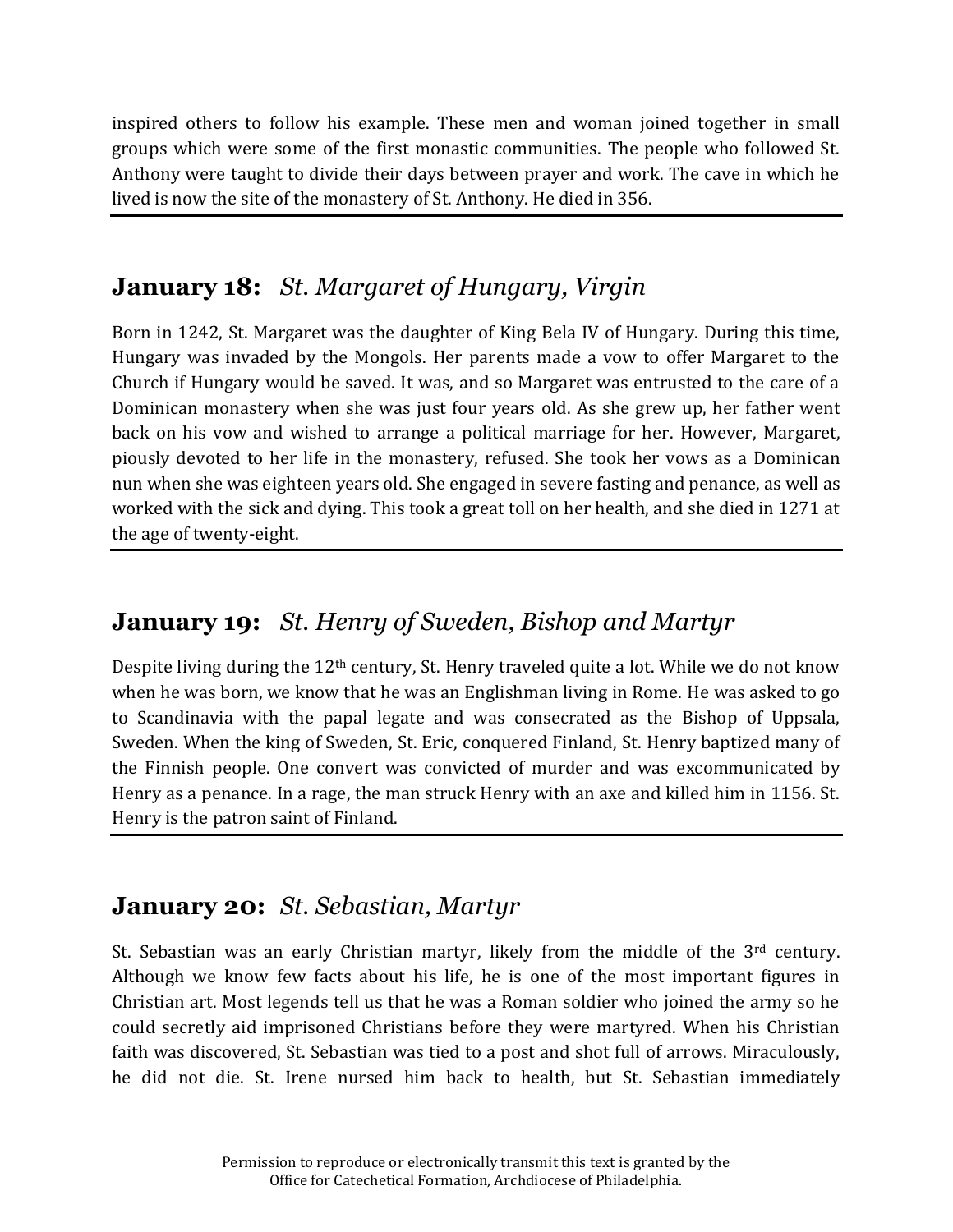denounced the emperor for his persecutions. He was taken away and martyred. Thousands of paintings show St. Sebastian tied to a tree full of arrows.

#### **January 21:** *St. Agnes, Virgin and Martyr*

St. Agnes was born to a noble Christian family in Rome in 291. She vowed to protect her chastity and declared Christ as her spouse. Her youthful beauty attracted the son of the Governor, who denounced her as a Christian when she refused to marry him. The Governor gave her lavish gifts to convince her to give up her faith and Agnes refused. Despite her young age of thirteen, Agnes was martyred in 304.

#### **January 22:** *St. Vincent, Deacon and Martyr*

St. Vincent was the first martyr in Spain. He was a deacon in the city of Saragossa, where he worked with the bishop, Valerius. They were both arrested for being Christians, and although Valerius was banished, Vincent was imprisoned. There, he suffered greatly for a long period of time. His jailor was amazed by St. Vincent's resolve that he converted. St. Vincent died in prison in 304.

# **January 23:** *St. Marianne Cope*

Marianne Cope emigrated to the US from Germany with her family in 1839 when she was a baby. At age thirteen, she worked in a factory to support her poor family. Marianne entered the Sisters of St. Francis at age twenty-three. She taught at a school for new German immigrants, eventually ran two Catholic hospitals and soon became Superior General. In 1883, Mother Marianne responded to a letter from King Kalākaua of Hawaii to bring sisters to the islands to care for people with leprosy. She spent her first years reforming the hospitals on Maui and Oahu, but eventually agreed to work in the leper colony of Molokai with St. Damien. She took over the work when St. Damien died and remained devoted to serving the lepers on Molokai until her death in 1918. She was canonized by Pope Benedict XVI in October of 2012.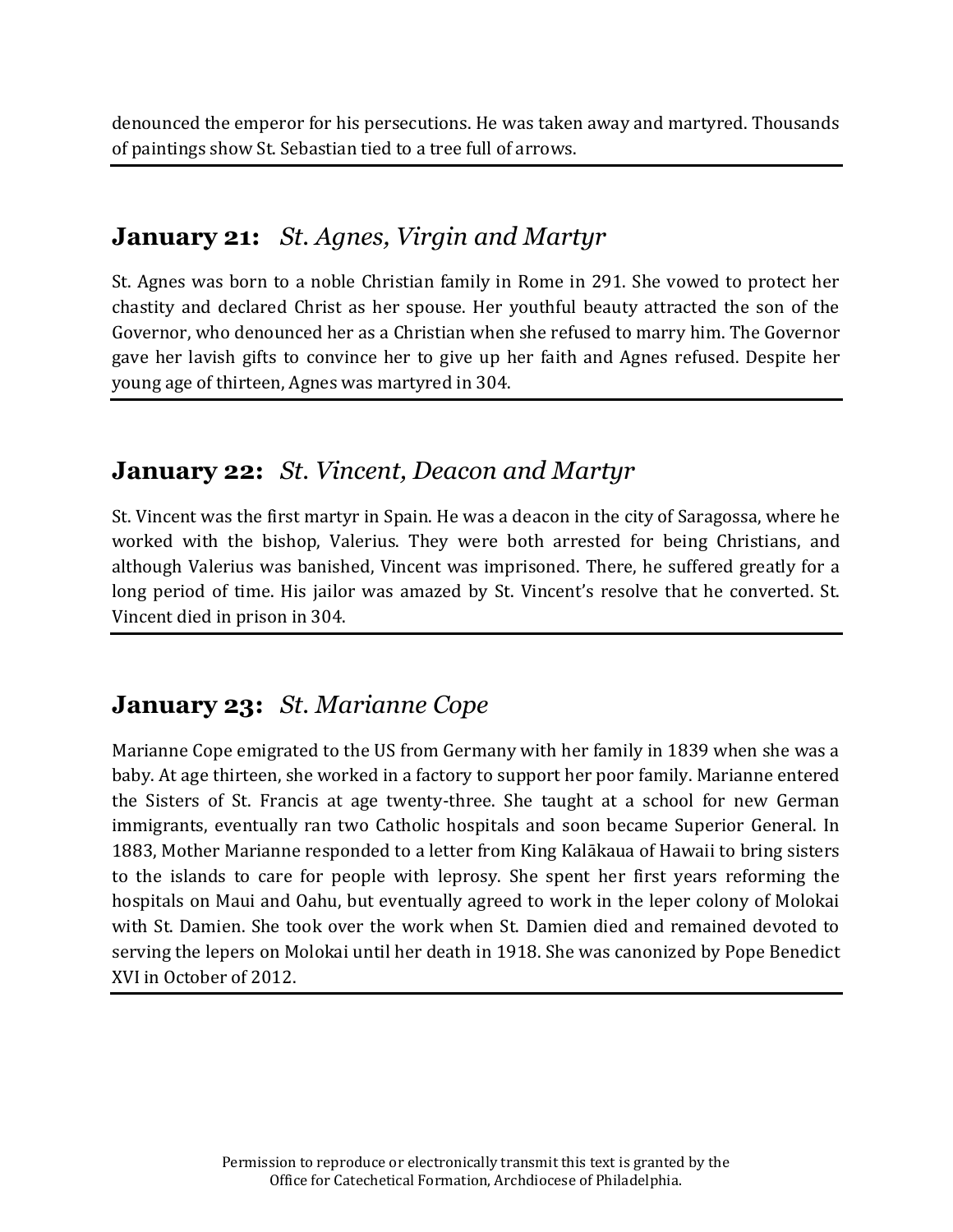# **January 24:** *St. Francis de Sales, Bishop and Doctor*

In 1567, Francis de Sales was born the first of six sons to a noble French family. He was educated to become a magistrate, but heard a theology lecture that led him to be so concerned about his soul that he was in despair and physically ill for three years. Then, in 1587, he prayed before a statue of Our Lady of Good Deliverance and dedicated himself to God. He realized that, rather than live in despair and fear, God desires us to live in His love. This became St. Francis' unique spirituality, called the Way of Divine Love and he was ordained a priest. France became torn apart by the Protestant Reformation, and St. Francis worked to evangelize with a gentleness always focused on Divine Love. He became bishop of Geneva and wrote *Introduction to the Devout Life,* a book about everyday spirituality for lay people. In 1610, together with St. Jane de Chantal, he founded the Order of the Visitation of Holy Mary. He was a noted spiritual director and died in 1622. St. Francis' gentle and loving approach to Christian life is called Salesian spirituality.

# **January 25:** *The Conversion of St. Paul, Apostle*

Before his conversion, Paul (first called Saul) was an educated Jewish Roman citizen, probably born around the same time as Jesus. He zealously persecuted the first followers of Jesus. Then, while traveling the road to Damascus, "*suddenly a light from heaven shone around him. And falling to the ground he heard a voice saying to him, 'Saul, Saul, why are you persecuting me?' And he said, 'Who are you, Lord?' And he said, 'I am Jesus, whom you are persecuting.'*" (Acts 9:1-5). He was blinded for three days and when his sight was restored he began to preach about Jesus. The conversion of Paul was a dramatic and important event that gave the Church one of her most vital instruments in the spread of the Christian faith immediately following the death and resurrection of Jesus.

# **January 26:** *Sts. Timothy and Titus, Bishops*

St. Paul wrote a series of letters in the New Testament to two of his disciples, Timothy and Titus. St. Timothy was converted by St. Paul around 47 and helped him found the Christian Church in Corinth. We know from Paul's letters that Timothy was young, but a deeply faithful man. Paul consecrated Timothy the Bishop of Ephesus in 65. Timothy was martyred in 97 when he tried to stop a pagan procession. St. Titus was also a close companion of St. Paul and focused his ministry on the Gentiles. Paul consecrated him Bishop of Gortyn and it is believed he died in 107.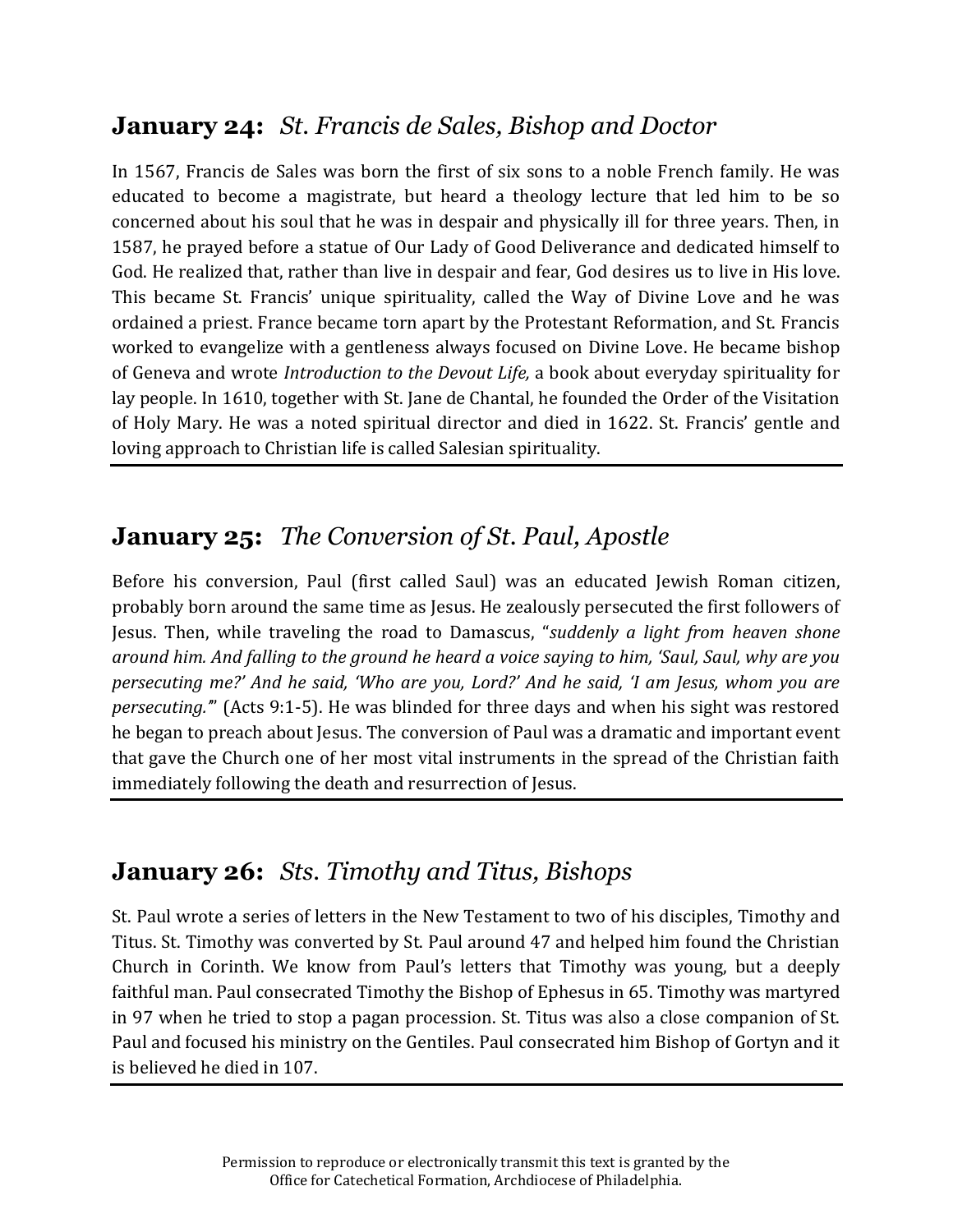# **January 27:** *St. Angela Merici, Virgin*

St. Angela Merici, born in Italy in 1474, began her devotion to God when her much-beloved sister died suddenly before receiving the last sacraments. In order to pray for her sister's soul, St. Angela became a Third Order Franciscan. Soon, she felt there was a lack of Christian education for young girls, so she began a school in her home. She was so successful that nearby towns began to ask that she come and start schools for them. Eventually, she felt called to found an association of virgins who would devote their lives to educating young women. The association grew and in 1535, St. Angela chose twelve of these women to found the Company of St. Ursula, now called the Order of Ursulines. St. Angela died in 1540. Today, Ursuline sisters may be found all over the world, where they remain committed to St. Angela's mission of educating young girls.

#### **January 28:** *St. Thomas Aquinas, Priest and Doctor*

Born the son of the wealthy Count of Aquino in 1226, St. Thomas was expected to become a Benedictine monk by his family. Although educated by the Benedictines, he joined the Dominicans after graduating from university. His family was so upset that they kidnapped and imprisoned him for two years. His mother helped him escape in 1244 and Thomas went to Paris to study with the Dominican scholar St. Albert the Great. Thomas proved to be a brilliant scholar and spent the rest of his life teaching and writing in Paris. His most famous work, *Summa Theologiae*, is still widely taught in theological and philosophical studies. It is because of St. Thomas that we better understand the important relationship between faith and reason. He died in 1274.

#### **January 29:** *St. Dallan*

St. Dallan lived in Ireland in the  $6<sup>th</sup>$  century. He went blind as a young man because he read and studied so intensely. He is best known for being named chief bard and poet of Ireland in 575, and we still have many of his poems today. One of his poems is the basis of the beloved hymn *Be Thou My Vision*. His poetry and reform of the Bardic Order helped to preserve the Gaelic language. In 598, he was living in a monastery on the island of Inniskeel when it was attacked by pirates and St. Dallan was killed.